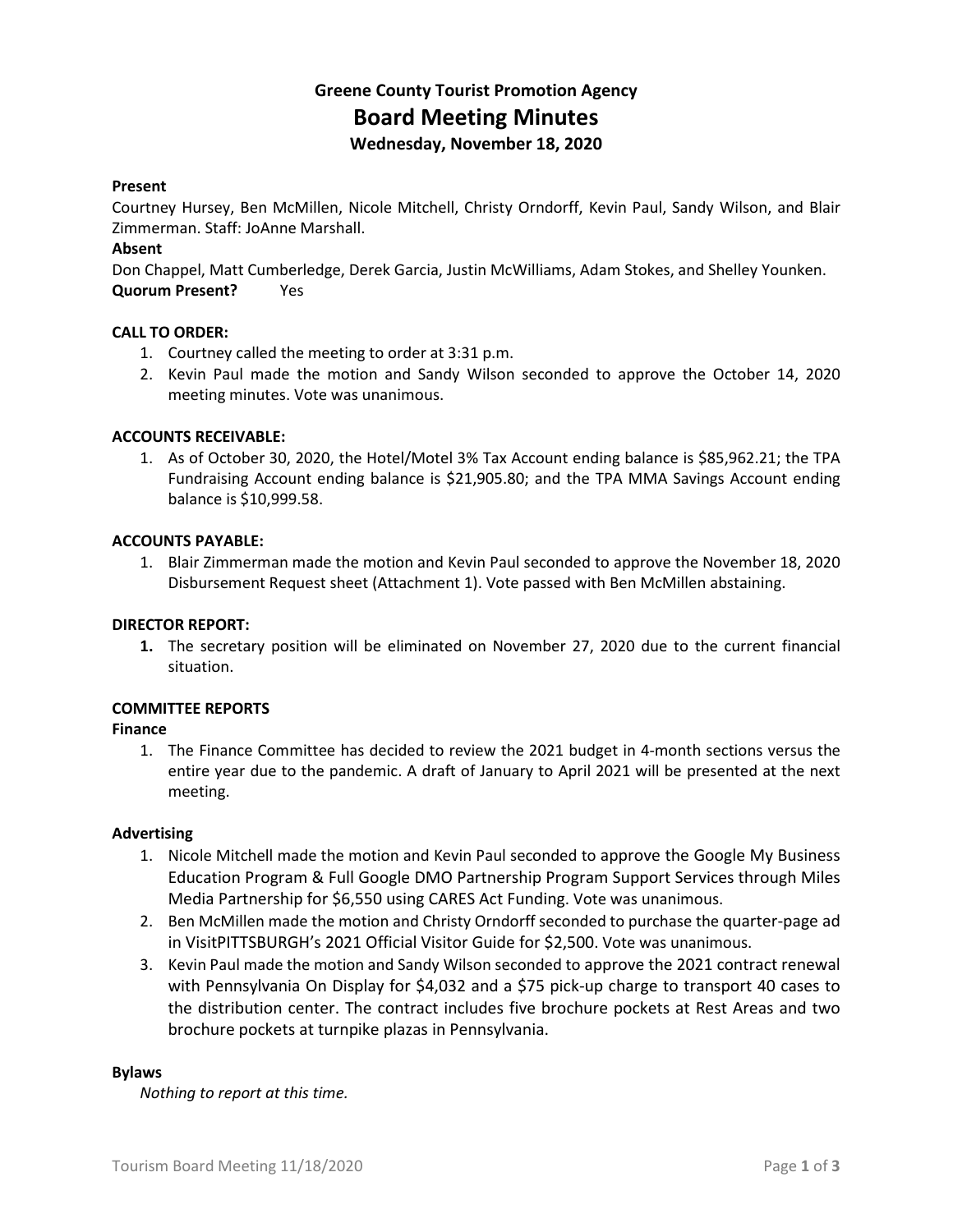# **Fundraising**

*Nothing to report at this time.*

# **Grants**

- 1. Nicole Mitchell made the motion and Ben McMillen seconded to approve the final advertising grant funding disbursement of \$250 to Waynesburg Prosperous & Beautiful for the 50's Fest & Car Cruise and \$456 to Haunted Hills and Hollows for the SWPA HauntedCon. Vote passed with Kevin Paul abstaining.
- 2. Kevin Paul made the motion and Christy Orndorff seconded to approve EQT REC Center's advertising grant revision to include digital promotion for the November Birthday Month. Vote was unanimous.

# **Hotel/Motel Tax**

- 1. Hotel occupancy for September 2020 was 41.7% with an average daily room rate of \$77.65 and revenue per available room at \$32.40.
- 2. Hotel occupancy for October 2020 was 44.8% with an average daily room rate of \$76.42 and revenue per available room at \$34.22.

# **Long-Range Strategic Planning**

*Nothing to report at this time.*

# **Partnership**

1. Discussion on the partnership program is postponed until December.

## **OLD BUSINESS:**

- 1. The wedding marketing group's meeting for Friday, November 20 to review the draft of the webpage will be postponed until the first week of December. Marketing will begin for small elopement style weddings upon completion of the webpage and final review of venue packages.
- 2. Kevin Paul made the motion and Sandy Wilson seconded to modify the Location Signage of the CARES Act Proposal to a Shop & Dine Challenge with expenditures on materials for the program that include passport booklets, hand sanitizer, stamps, signage, and store decals and advertising in the GreeneScene, Greene County Magazine and Living in Washington County. Vote was unanimous.
- 3. Ben McMillen made the motion and Kevin Paul seconded to include a credit card and cash register through Square and equipment for video production and live Facebook feed in the CARES Act Proposal. Vote was unanimous.

## **NEW BUSINESS:**

1. Kevin Paul made the motion and Nicole Mitchell seconded to nominate Brady Gaines, Ben McMillen, Deneen Rhodes, Shelley Younken and representative from Microtel to the Tourism Board of Directors for the term of 2021-2023. The nominations, upon acceptance by the nominees, will be submitted to the Greene County Commissioners to decide for the four vacancies. Vote was unanimous.

## **PUBLIC COMMENT:**

*Nothing to report at this time.*

## **ADJOURNMENT:**

1. The meeting adjourned at 4:00 p.m. by a motion from Kevin Paul and seconded by Christy Orndorff. The next meeting will be at the Greene County Fairgrounds on Wednesday, December 9 at 3:30 p.m.